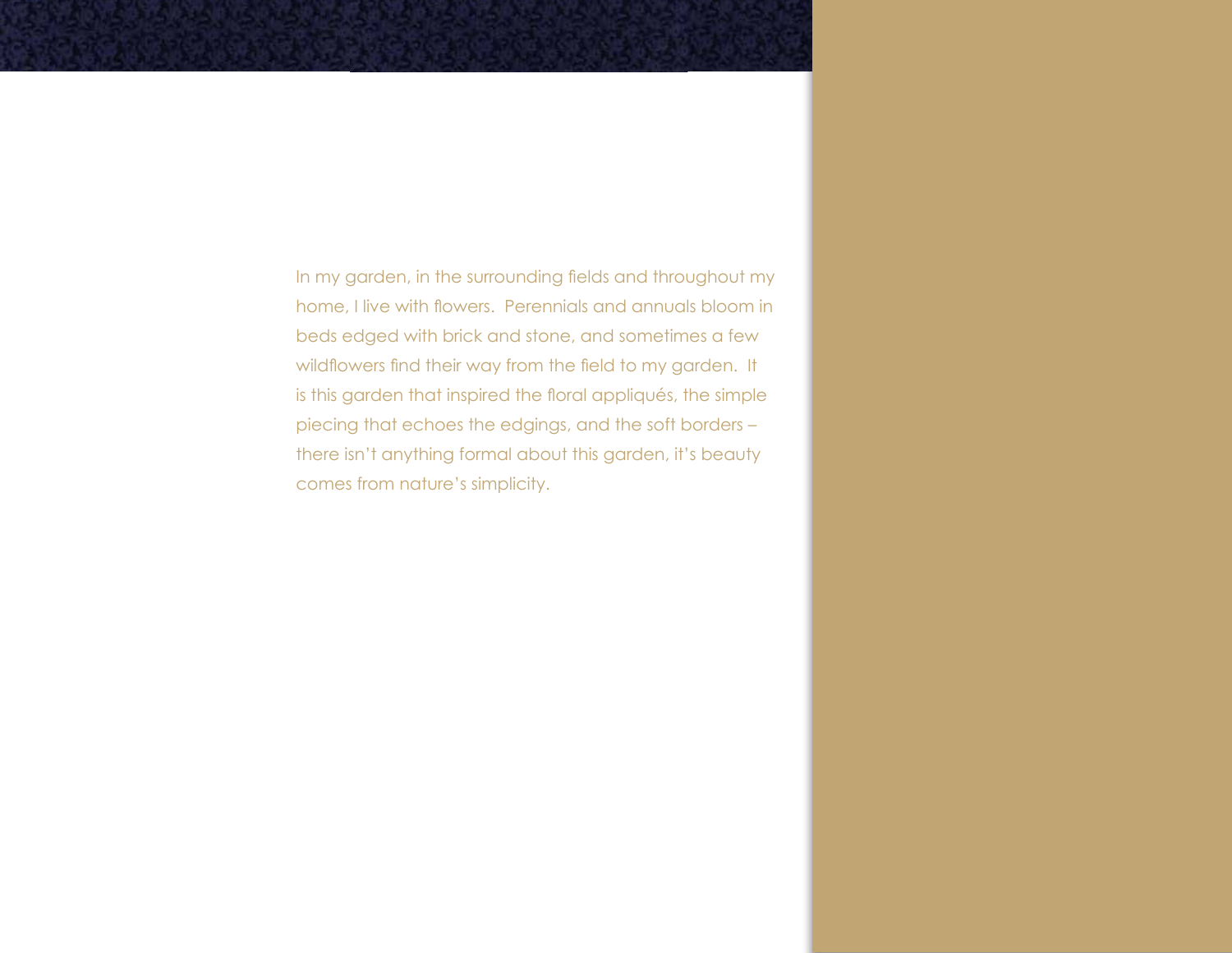



KT 17123 / KT 17123G From the Garden Size: 42" x 42"



KT 17123 / KT 17123G Fresh Cut Flowers Size: 74" x 84"



## **Continued on next page**

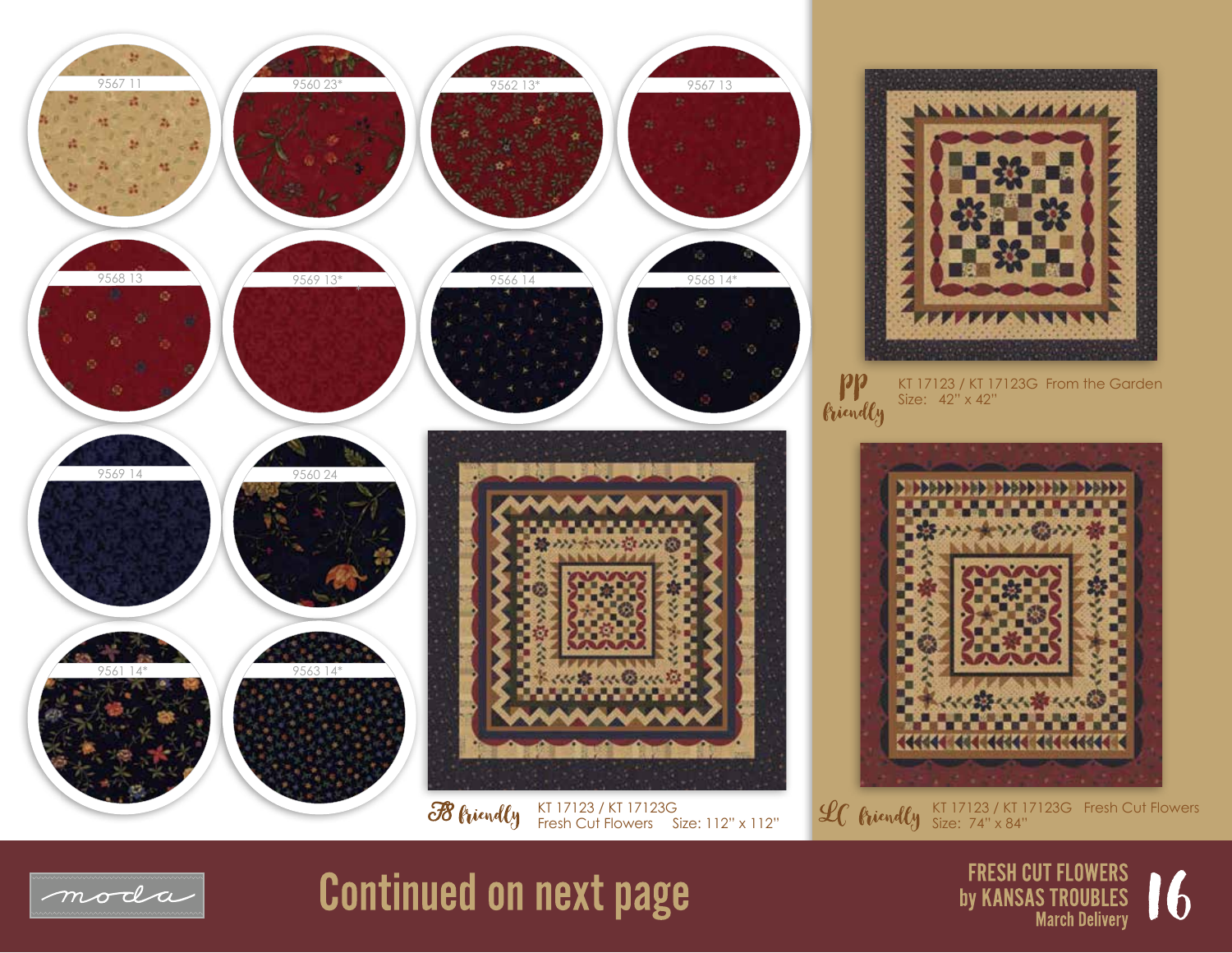